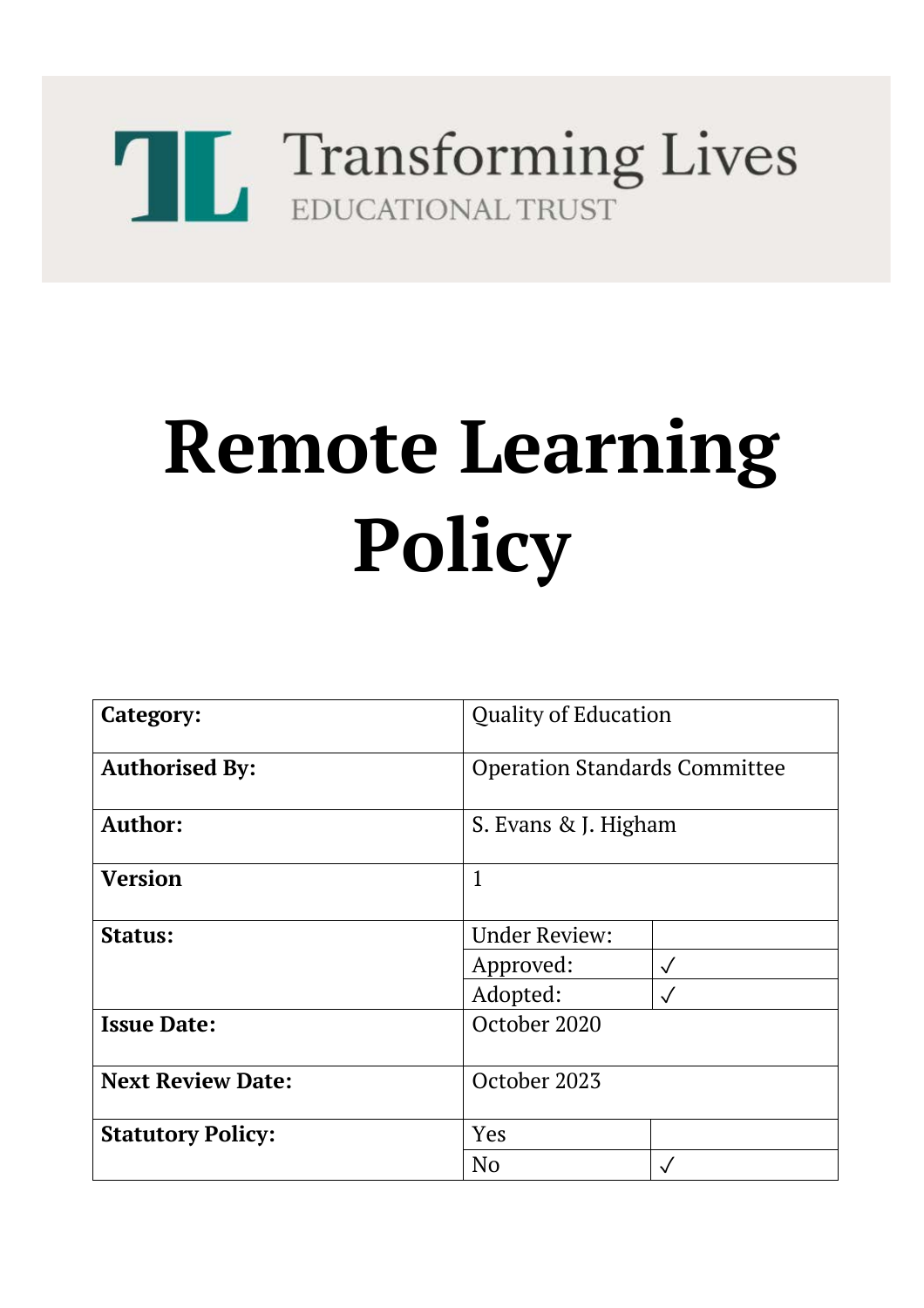### **Contents**

| <b>Section</b>                                                                          | Page           |
|-----------------------------------------------------------------------------------------|----------------|
| 1. Scope                                                                                | $\overline{3}$ |
| 2. Policy Statement                                                                     | $\overline{3}$ |
| 3. Principles                                                                           | $\overline{3}$ |
| 4. Definition of Terms                                                                  | $\overline{4}$ |
| 5. Procedure                                                                            | $\overline{4}$ |
| 6. Equality Statement                                                                   | 11             |
| 7. Monitoring of Policy                                                                 | 11             |
|                                                                                         |                |
| 8. Appendix<br>1 - Remote working, flipped classroom, GDPR<br>and safe working practice | 12             |
| 2 - Code of Conduct                                                                     | 13             |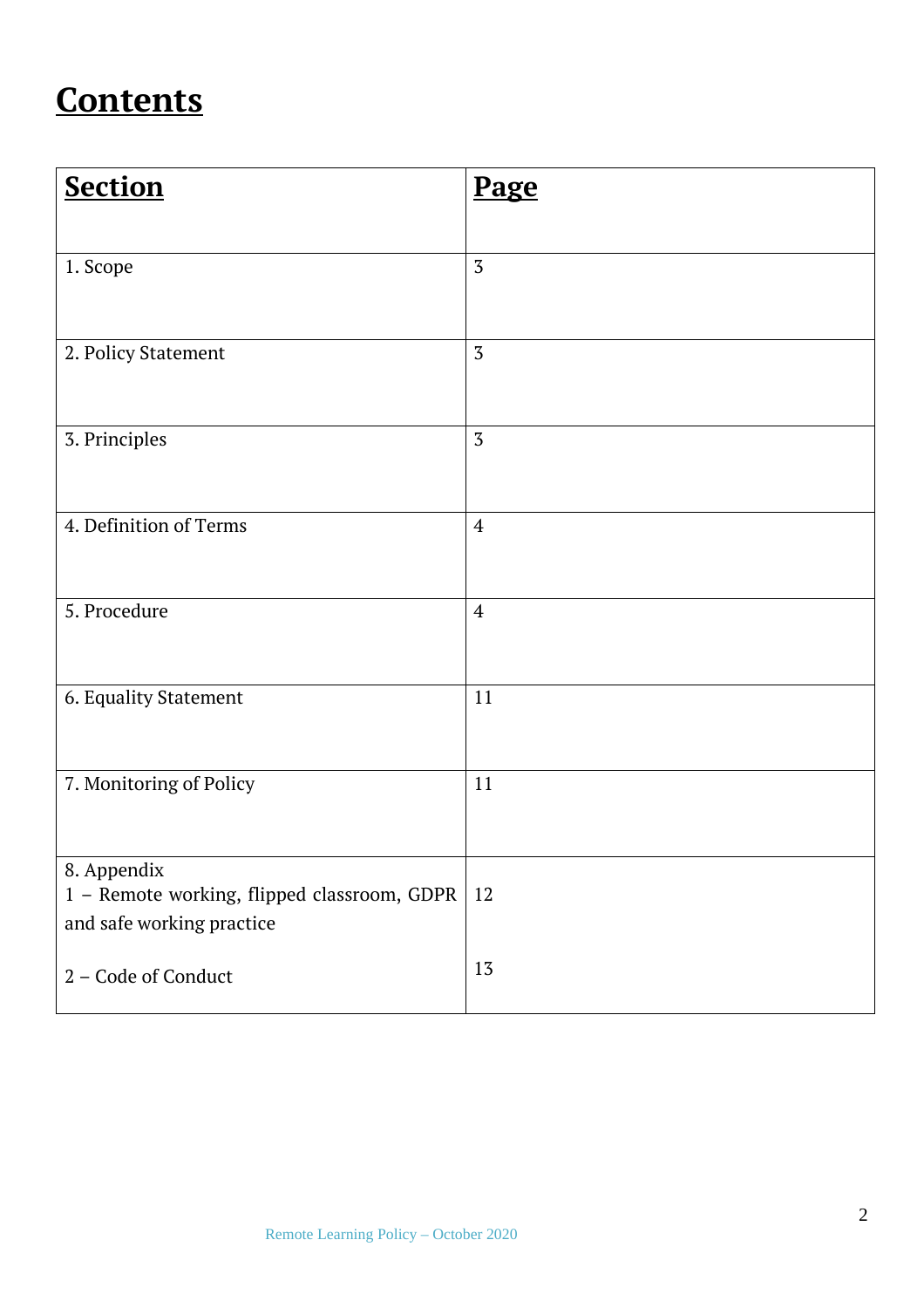#### **1 – Scope**

This policy applies to all staff employed by TLET.

It aims to outline guidance and procedures for remote learning that may occur away from a Transforming Lives Educational Trust academy.

#### **2 – Policy Statement**

Transforming Lives Educational Trust (TLET) is committed to providing high quality education to its pupils every day. Using current research and training, staff are equipped with the knowledge and skills to support pupils to do their best. We recognise that the best learning takes place when pupils are resourced with expert teachers, excellent resources and first-rate facilities.

In the event of an academy closure, TLET is committed to continuing to deliver high quality education to its pupils and will do so through a process of remote (online) learning that aims to match the classroom learning experience as far as possible whilst being mindful of the age and learning needs of pupils. Wherever possible, we will ensure that extensive remote learning will apply, particularly in a situation in which the academy is closed for an extended period of time, but a high proportion of pupils and teachers are healthy, and able to engage in learning activities as normal from home. This policy will not normally apply in the event of short-term academy closures (e.g. as a result of inclement weather) or a short-term pupil absence.

Remote learning may also be appropriate in situations where pupils, in agreement with the academy, have a period of absence but are able to learn at home, at least to some extent. This may apply in cases such as exclusion from an academy, or longer-term illness, assuming pupils are able to complete academy learning at home. Another relevant instance would be if, following an infectious disease outbreak, pupils are self-isolating at home but are not suffering with symptoms.

There is no obligation for the academy to provide continuity of education to pupils who absent themselves from an academy, with or without parental permission, in contravention of academy or government guidance. This may apply, for example, if parents choose to take pupils on holiday during term time. Similarly, this would apply if parents made the decision, without prior agreement with the academy, to absent their child from academy 'as a precaution', against official guidance, in the event of an outbreak of infectious disease.

The extent to which different methods of instruction are employed is likely to be determined by the length of any academy closure and the ability of both pupils and teachers to participate in remote learning, owing to widespread illness or access to the resources to teach or learn online, for example. This policy will be kept under review and may be revised as necessary.

#### **3 – Principles**

#### **3.1 – Remote Learning for Individual Pupils**

Assuming an absence has been agreed with the academy, and the pupil in question is healthy enough to work from home, the academy will provide work for pupils who are unable to attend in person. If this occurs for an individual pupil, work will be made available for the pupil, e.g. via Google Classroom, the academy's website, etc. If there are issues about the quantity or quality of work set, concerns should be raised with the pupil's class teacher or form tutor in the first instance.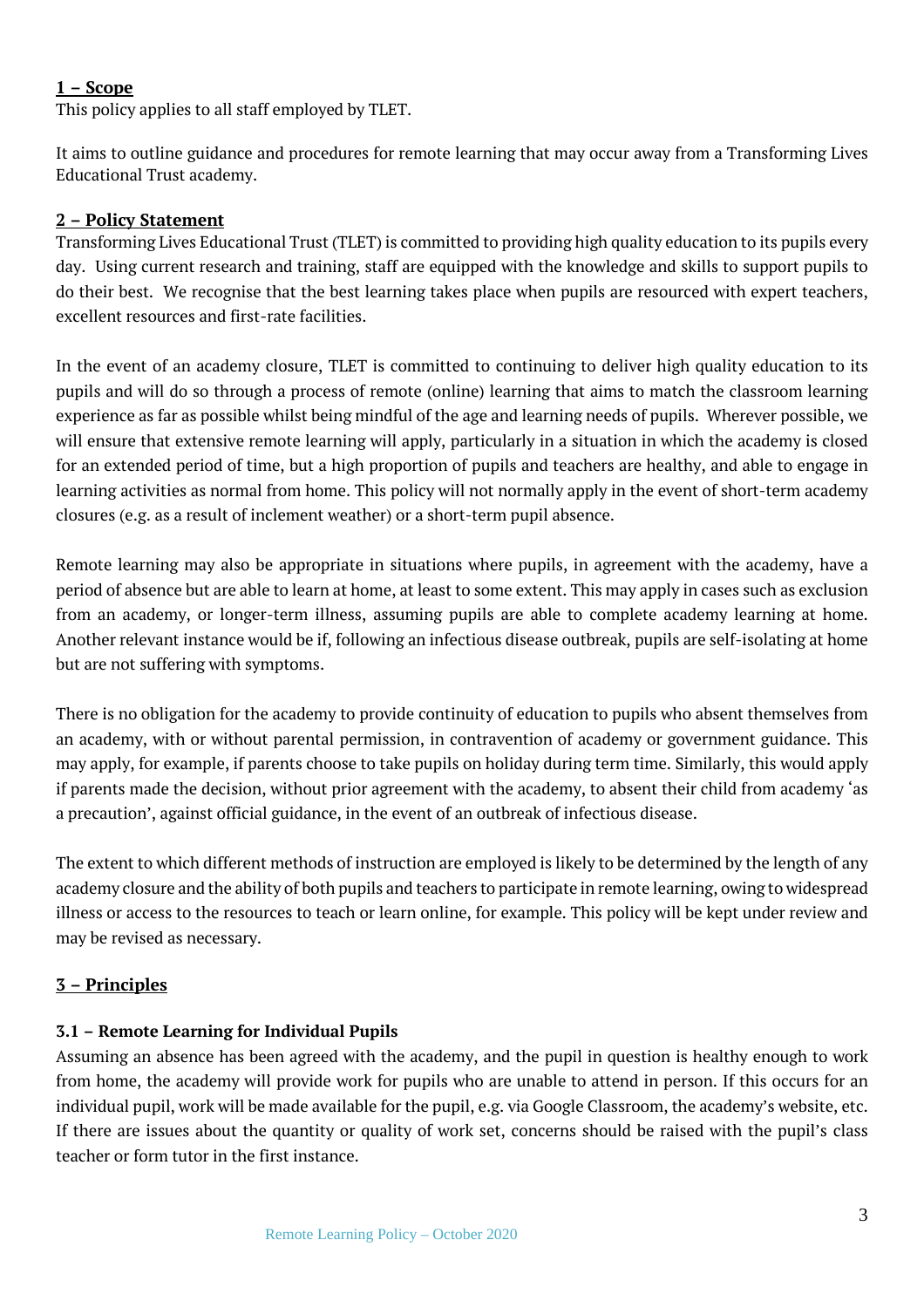Work will be set according to a pupil's individual timetable. Work will only be provided to pupils in this way if there is a previously agreed absence lasting more than three academy days.

If a significant number of pupils are absent from an academy, but the academy remains open, the Principal will decide whether the method of remote learning operated will take the form outlined above, or as outlined below in our plan for pupils affected by an infectious disease/virus pandemic, e.g. COVID-19, pandemic flu.

Individual pupils who need to isolate due to:

- Testing positive for an infectious disease/virus;
- Having one or more of the symptoms of an infectious disease/virus as published in official guidance and waiting for a test;
- Being instructed to isolate due to Track and Trace or a member of their household testing positive for an infectious disease/virus;
- Pupils in quarantine following foreign travel (as per guidance);
- Medical reasons (with evidence in writing from a medical professional.)

Work for these pupils will be set every day while they are absent for the reasons above. We will aim for work to be set by 9 am each day for every timetabled lesson, where appropriate, except for development activities. Where possible, work will be set from the first day after notification of an absence. An academy must be notified by 2pm for educational activities to be set the next working day.

#### **4 – Definition of Terms**

- 4.1 The Trust Transforming Lives Educational Trust.
- 4.2 Pupils any child or young person who attends an academy in the Trust.
- 4.3 Teacher any teacher who is employed by the Trust, including the Principal.
- 4.4 Support Staff all employees who are not employed as qualified teachers.

#### **5 – Procedure**

In the event of extended academy closure, the academy will aim to provide continuity of education as below:

#### **5.1 Full Closure in the event of the academy being instructed to close for any reason**

Pupils will receive 'live' online learning wherever possible for each timetabled lesson through Google Meet. Pupils will be registered for every lesson, e.g. through Edulink.

Lessons may take the form of:

- A full lesson online;
- Part of the lesson (most likely the start and end of the lesson) being taught 'live' with pupils completing work in the middle 'off-line' ready to share at the end;
- Pre-recorded lessons allowing pupils to work independently after registering and being able to chat 'live' with their teacher at an agreed time each lesson for feedback and questions. Pupils will submit their work at the end of the lesson;
- Learning tasks set online or sent in in booklets in advance. Pupils will register 'live' at the start of the lessons and will have the opportunity to ask questions about their learning (this is for consolidation rather than the instruction of new concepts and/or content.)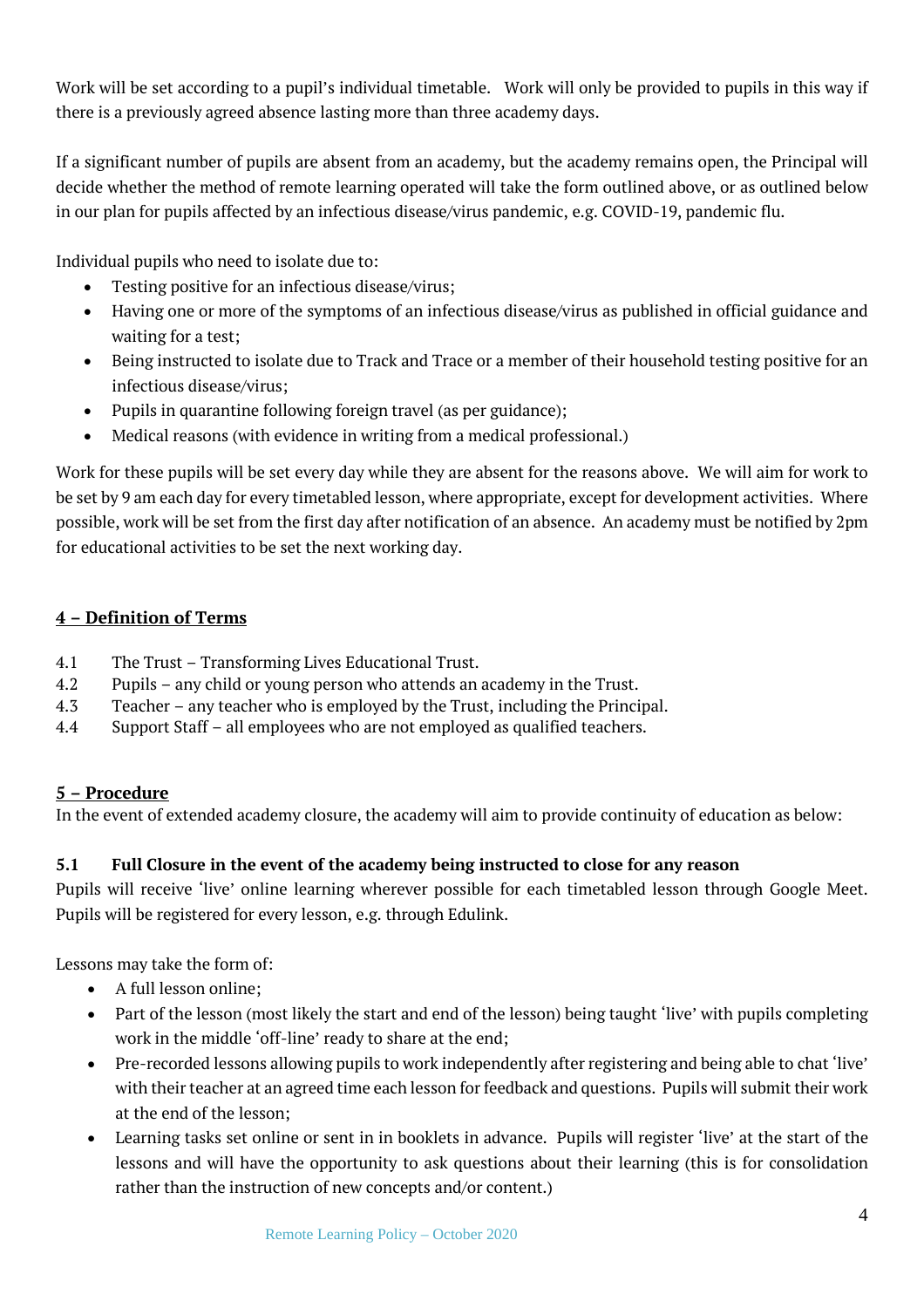#### **5.2 Partial Closure (e.g. academies operating in rotation) or one or more year group 'bubbles' being instructed to isolate.**

Pupils will receive 'live' online learning wherever possible for each timetabled lesson through Google Meet. Pupils will be registered for every lesson, e.g. through Edulink.

Lessons may take the form of:

- A full lesson online;
- Part of the lesson (most likely the start and end of the lesson) being taught 'live' with pupils completing work in the middle 'off-line' ready to share at the end;
- Pre-recorded lessons allowing pupils to work independently after registering and being able to chat 'live' with their teacher at an agreed time each lesson for feedback and questions. Pupils will submit their work at the end of the lesson;
- Learning tasks set online or sent in in booklets in advance. Pupils will register 'live' at the start of the lessons and will have the opportunity to ask questions about their learning (this is for consolidation rather than the instruction of new concepts and/or content.)

#### **5.3 Organisation**

Online 'live' lessons will all take place through Google Meet using academy email addresses only. Pupils and parents will sign a code of conduct. Pupils and staff will receive instruction and guidance about the safe use of Google Meet as part of the development of the policy. Teachers and pupils can choose to use video sharing within the guidelines in the policy (Appendix 1 and 2).

TLET academy classrooms will be set up to enable remote teaching from every PC/laptop. Each classroom will be equipped with a webcam and speakers, where required. In addition, graphic tablets are available for staff to borrow when appropriate.

Some TLET academies are permitted to apply for devices from the Department for Education (DFE) for pupils in receipt of Pupil Premium funding if they do not already have a device at home. TLET may order these devices in the event of an academy closure. TLET also has a limited number of devices that can be lent to pupils if necessary.

Where staff are absent through ill health or another authorised absence, pupils will be set learning activities to be undertaken during their timetabled lesson.

All lessons will be recorded so that pupils can access their learning at a later date. Should a pupil not be able to participate in live lessons due to a lack of access to an appropriate device, parents must inform the academy in advance. Daily contact will be made to register the child and they will be expected to access recorded lessons and hand in learning tasks as set by the teacher. Normal expectations for completion of work will apply and will be followed up according to the TLET academy Behaviour Policies.

Parents and pupils are expected to sign up and adhere to the code of conduct for live lessons through Google Meet and to ensure that they use the technology safely. All behaviour expectations in an academy are in place for online learning.

The suggested timetables\* below will be used for online 'live' lessons being mindful of pupils' ages and related learning needs and to allow pupils to have a reasonable break between screened lessons and to allow teachers to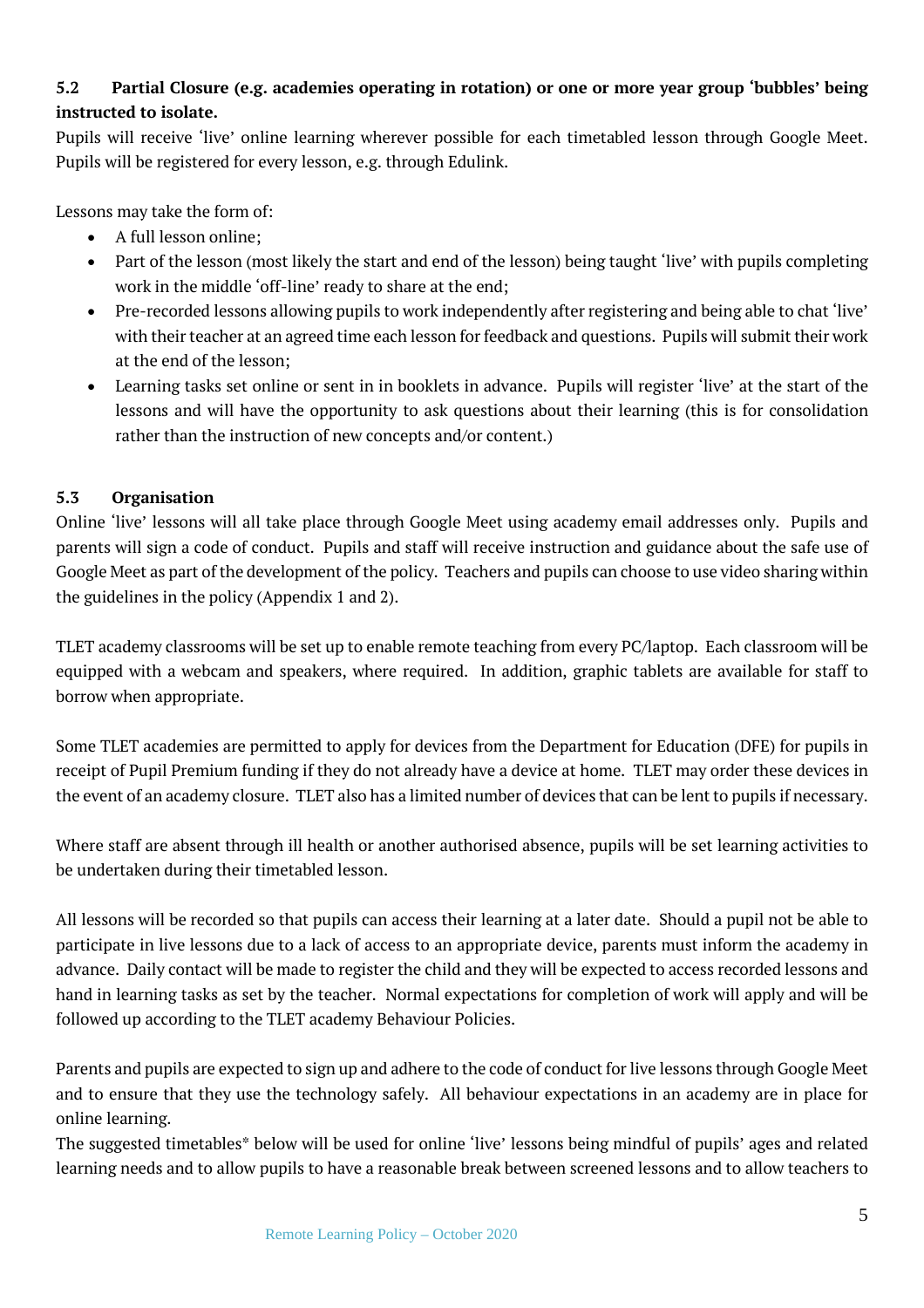set up for the next lesson. Timetables will be approved by Principals in each academy and, therefore, may vary from those below, taking account of teacher availability, resources availability and a balance between 'live' online lessons and those that have been pre-recorded.

| <b>Time</b>           | Lesson                             |
|-----------------------|------------------------------------|
| $8.45$ am $- 8.50$ am | Registration                       |
| $9.00$ am $-9.45$ am  | Lesson 1                           |
| 10.00 am $-$ 10.45 am | Lesson 2                           |
| 10.45 am $-$ 11.15 am | <b>Break</b>                       |
| 11.20 am $-$ 12.05 pm | Lesson 3                           |
| 12.20 pm $- 1.05$ pm  | <b>Break</b>                       |
| $1.20$ pm $- 3.05$ pm | <b>Offline Learning Activities</b> |

Early Years & Key Stage One Pupils (4 to 7 years old):

Key Stage Two Pupils (7 to 11 years old):

| <b>Time</b>           | Lesson                             |
|-----------------------|------------------------------------|
| $8.45$ am $- 8.50$ am | Registration                       |
| $9.00$ am $- 9.45$ am | Lesson 1                           |
| 10.00 am $-$ 10.45 am | Lesson 2                           |
| 10.45 am $-$ 11.15 am | <b>Break</b>                       |
| 11.20 am $-$ 12.05 pm | Lesson 3                           |
| 12.20 pm $-1.05$ pm   | <b>Break</b>                       |
| $1.20$ pm $- 3.05$ pm | <b>Offline Learning Activities</b> |

Key Stage 3, 4 & 5 Pupils (11 to 18 years old):

| <b>Time</b>                         | Lesson                               |
|-------------------------------------|--------------------------------------|
| $8.45$ am $- 8.50$ am               | Registration with tutor              |
| $9.00$ am $-9.45$ am                | Lesson 1                             |
| 10.00 am $-$ 10.45 am               | Lesson 2                             |
| $10.45$ am $-11.15$ am              | <b>Break</b>                         |
| 11.20 am $-$ 12.05 pm               | Lesson 3                             |
| 12.20 pm - 1.05 pm**                | Lesson 4 A/B OR Lunch<br><b>as</b>   |
|                                     | timetabled                           |
| 1.20 pm $-$ 2.05 pm**               | Lesson $4$ C/D OR Lunch<br><b>as</b> |
|                                     | timetabled                           |
| $2.20 \text{ pm} - 3.05 \text{ pm}$ | Lesson 5                             |

\*\*Please note that timings may vary between academies.

\*\*Please note that development activities will not be timetabled in the event of a year group or full academy closure. Individual pupil timetables are available through Edulink for secondary aged pupils.

Online 'live' lessons with our youngest pupils will be shorter sessions, e.g. 15-20mins, and increase in length relative to the age of the pupils. Priority for online 'live' lessons will be given to reading, writing, maths and pastoral learning and support.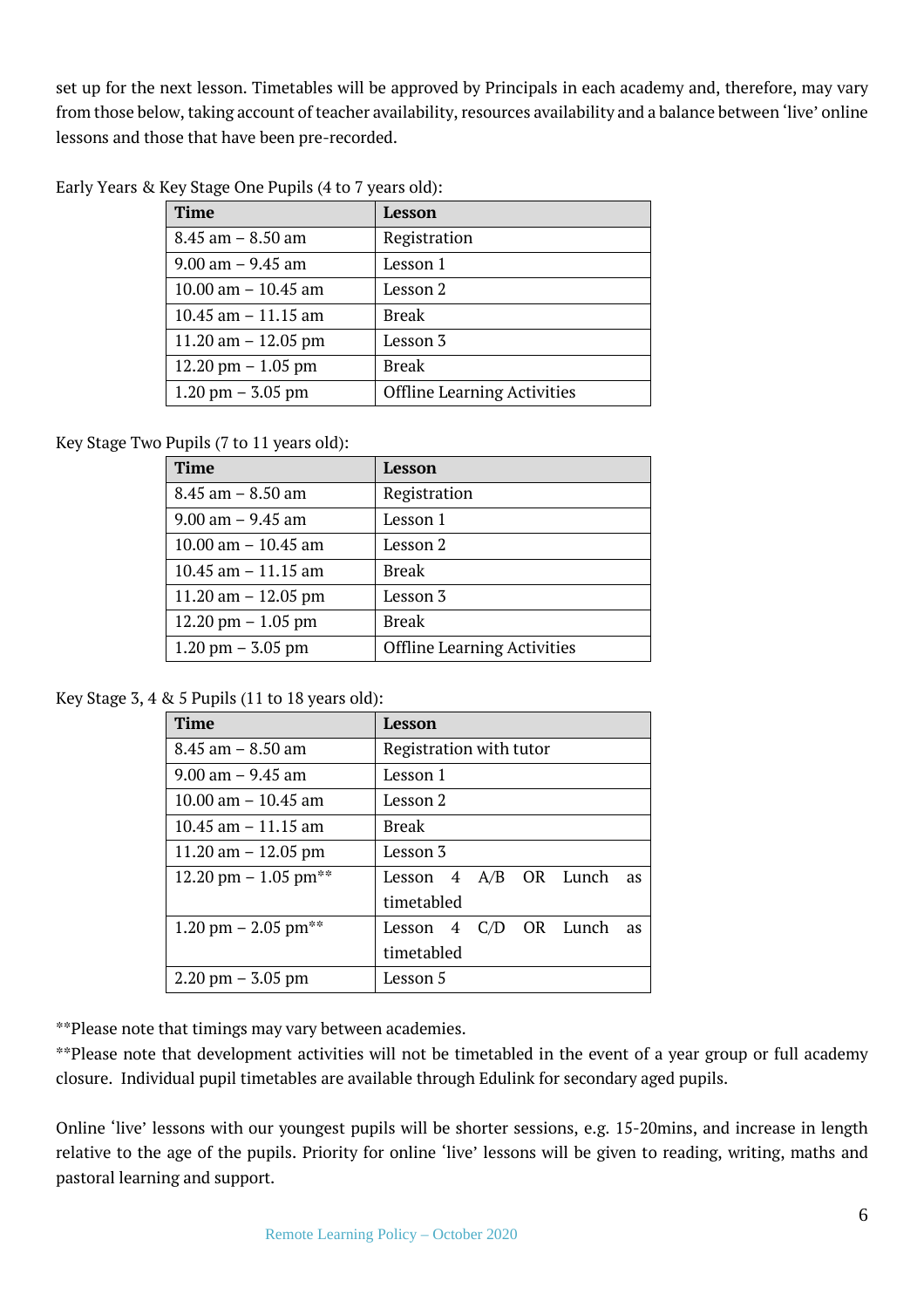#### **5.4 The Setting of Tasks**

Where appropriate, subject areas will provide learning activities broadly in line with pupils' timetables. Normally this will be as part of a live lesson or will complement the work done in a lesson for secondary aged pupils, and as offline activities under the instruction of the teacher for primary aged pupils.

Tasks will be set in accordance with existing schemes of learning and will be designed to allow pupils to progress through schemes of learning at the same pace and coverage as if they were in their academy, where possible.

Naturally, remote learning will require pupils and teachers to take a different approach to working through content, but tasks should ensure the pace and coverage of content is as close as possible to in-academy teaching and ensure pupils do not fall behind. The nature of learning tasks set should allow pupils to learn independently, without the specific support of an adult at home beyond explanation of task.

Unless there is a good reason not to, learning tasks will be set for individual classes. The type of learning task set will vary between subjects, but examples of appropriate tasks might include:

- Reading and noting new material from a subject area textbook or electronic resource;
- Working through subject-specific presentations or worksheets provided by the subject area;
- Watching a relevant video resource and making notes on it;
- Completing a listening exercise (e.g. in Languages);
- Written responses to prompt questions, essay plans etc.;
- Completion of practice questions or past papers, particularly for those in examination years;
- Working through relevant exercises offered by external providers (e.g. HegartyMaths, GCSEpod).

Teachers will set tasks through Google Classroom/the academy website and it is the responsibility of teachers, parents and pupils to ensure they know how to use this programme effectively (instructions and training are made available separately).

Teachers must include line managers within the online classroom to allow them to monitor and support as required.

#### **5.5 Assessment**

Providing timely and helpful feedback is a cornerstone of effective teaching and learning, and whilst this may be more challenging with remote learning, teachers will endeavour to provide regular feedback to pupils on the learning activities.

Under normal circumstances, not all pieces of work are formally assessed by teachers and this would continue to be the case should the academy employ remote learning.

Assessed learning tasks will be set with clear due dates given to pupils for completion, thereby helping pupils to organise their time. Pupils and teachers should keep accurate records of all work completed, submitted and assessed.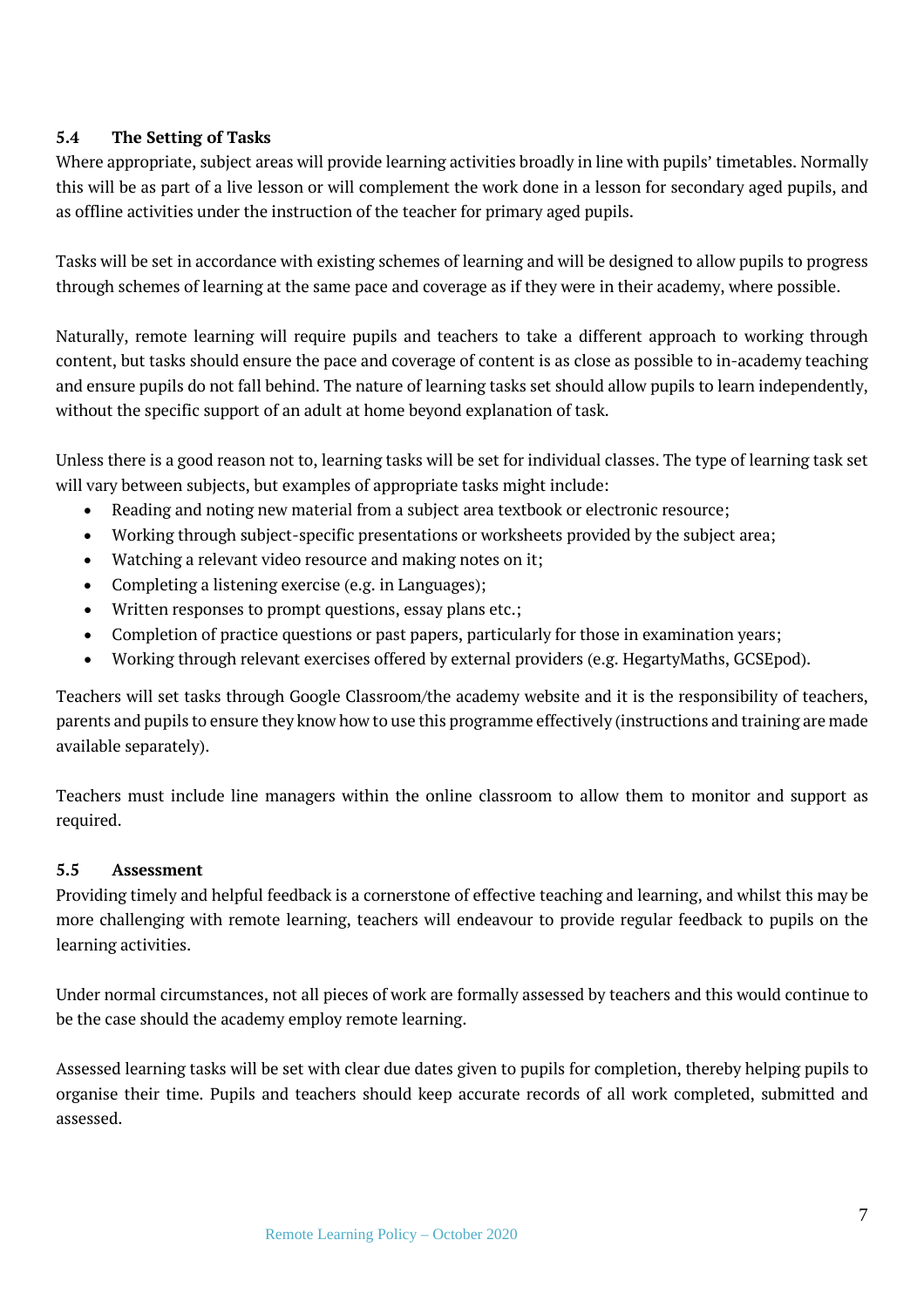Teachers are encouraged to ensure, when they set assessed activities, that it is designed in such a way that meaningful feedback may be provided.

Possible methods may include:

- Providing whole class feedback rather than individual feedback this is an effective way of providing feedback, supported by findings from educational research;
- Using the "Comments" function on online documents;
- Sending a direct email/comment to pupils with specific feedback / targets;
- Feedback via another website / piece of software (e.g. HegartyMaths)

Additional functionality is available in Google Classroom, if teachers wish to create assignments for pupils to complete. These might include, for example, the creation of a quiz (containing either multiple choice or extended answers.)

#### **5.6 Expectations of Pupils**

Assuming that a pupil is healthy and well enough to work, they will be expected to participate as fully as possible in the remote learning process, attending relevant live sessions, completing independent learning activities, and submitting assessed tasks promptly and to the best of their ability, when required. Pupils will also be expected to regularly read and respond to communication from the academy, where appropriate (e.g. an email from a form tutor).

In the event of an extended academy closure, teachers will continue to provide content in line with existing schemes of learning once the academy is reopened; if any pupil misses significant parts of the content as a result of a health-related issue, they will be able to view material posted online and the academy will give consideration to the practicalities of helping pupils to catch up once the academy reopens.

Pupils should ensure that, in addition to completing the learning tasks promptly, they should complete any administrative tasks that allow the academy to monitor their progress. For example, where tasks are set using Google Classroom, then they should mark tasks as "done" so teachers can monitor their progress. If pupils or parents have any questions about the nature of specific tasks set, these should be directed towards the relevant subject area teacher/s. If there are questions about a pupil's overall workload (e.g. a pupil feels they are overwhelmed or falling behind), these should be directed to the pupil's class teacher (primary academies) or head of year (secondary academies).

Teachers should work on the assumption that pupils will not necessarily have the full range of books and equipment that they would usually have in their academy. However, if advance notice is possible, teachers will instruct pupils to take relevant equipment home, or for parents to ensure they have duplicates. The academy does not expect pupils to have access to any specialist equipment that would usually be provided by the academy (e.g. science, art or DT). Teachers should ensure they are able to scan or upload photos of important resources in case pupils do not have access to them at home. Online textbooks are helpful in this regard and many subjects have access to these.

The academy expects that almost all parents will have internet access at home to access remote learning resources, but teachers will make no presumption of the pupil's ability to print at home. If a pupil does not have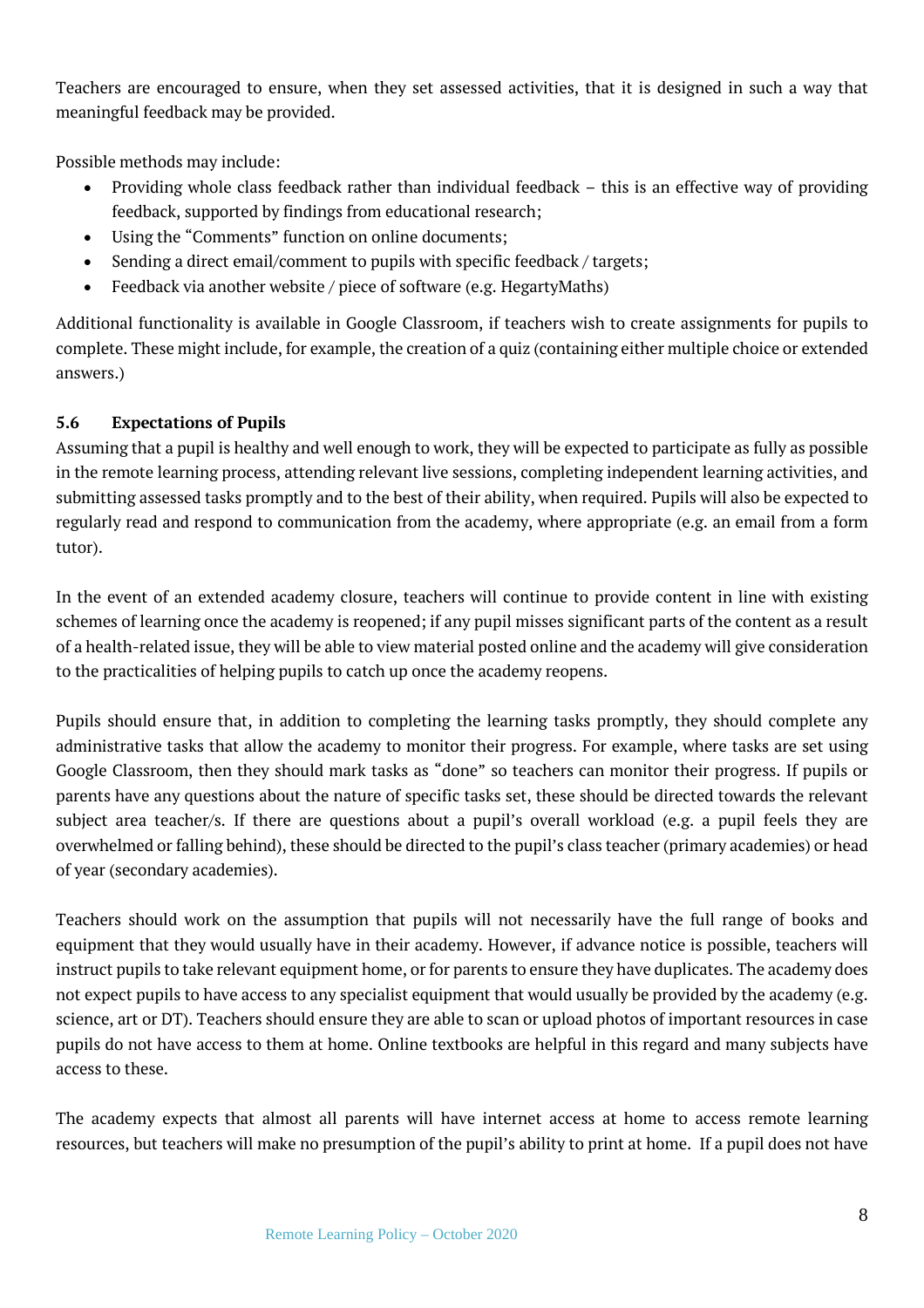access to a suitable device or the internet, parents should contact the academy so that appropriate provision can be made for them.

#### **5.7 Expectations of Parents**

Parents should, wherever possible, support their child to access the IT that they need to access online learning. If a child is unwell and cannot access lessons, they should call in to report an absence in the usual way. Parents will need to sign the Code of Conduct for Remote Learning (Appendix 2) and support their child to follow it.

If a parent has concerns about the quality or quantity of learning tasks being set, they should contact the child's class teacher or form tutor.

We ask that all parents remain aware that remote education is more complex than normal classroom provision and that teachers and support staff may not be able to reply to queries or concerns within normal response times.

#### **5.8 Expectations of Teachers (and subject areas)**

Teachers should ensure they have effective internet and a phone connectivity at home. If this is not available for any reason, teachers can request support from their academy. If there are IT-related issues while remote working, teachers can contact the IT Manager via the service desk email – (more information for staff is available on their academy Shared Drive).

The setting and assessment of remote learning tasks will take place in accordance with academy and subject area policies. Under normal circumstances, subject areas take different approaches to the setting and assessment of pupils' learning and subject area practices will be applied in the event of remote learning.

In order that we are providing a consistent approach, heads of faculty and subject leaders are responsible for overseeing the nature and frequency of learning tasks set and assessed within their subject areas. All teachers should pay due care to the nature of tasks set, so that pupils have a range of activities to complete at home and are not exclusively working on a screen. Heads of faculty and subject leaders will monitor this and should be included in the tasks set in Google Classroom as a co-teacher, where applicable.

Teachers are responsible for providing constructive feedback to their pupils in a timely manner. Subject leaders are responsible for overseeing the form and regularity of feedback and will liaise with faculty heads and/or senior leaders with responsibility for Teaching and Learning. In the event a teacher is unwell during a period of remote learning, it becomes the responsibility of the line manager to ensure work is set for their classes. Note that illness in these cases will be treated as normal and recorded with HR with return-to-work discussions conducted remotely if required.

Subject areas are expected to:

- Plan and deliver 'live sessions' where appropriate in consultation with faculty heads and the senior leader with responsibility for Teaching and Learning;
- Respond to reasonable amounts of communication from pupils, parents and teachers during normal working hours. We define a reasonable amount of communication to be that which is possible to manage during the normal working day;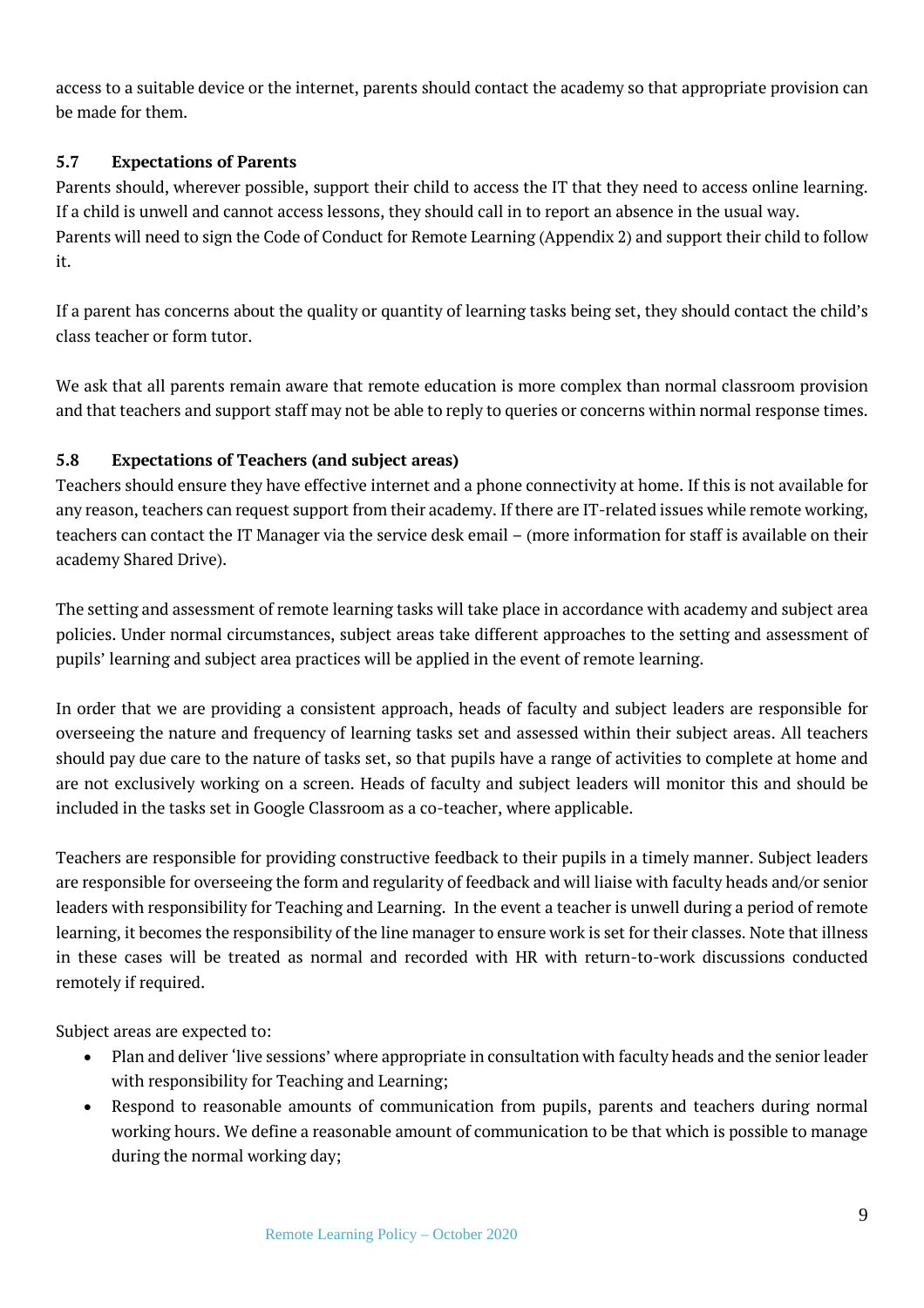- Plan and set tasks for their pupils using Google Classroom or alternative (academy approved) online platform;
- Be able to set and assess work promptly, in line with academy policies and subject area practises, returning it to pupils electronically, where possible (or after the period of remote working for written and project work).

Teachers should be available to contact parents if needed, by email or phone (when phoning from personal devices, dialling 141 before the number will ensure the teacher's own number is kept anonymous). If contact is deemed excessive, the line manager will be able to support and, if necessary, escalate to SLT.

If parents ask for additional work beyond that set as part of the requirements above, subject areas should direct parents to the Continued Education section of the academy's website.

In order to ensure teachers are able to perform to the minimum expectations outlined above, the academy will provide a range of training opportunities that teachers should access before any planned academy closure.

Teachers should ensure that they have looked through specific instructions and attended teacher training sessions. If teachers require support with any aspects of remote learning, they are encouraged to consult their line managers or SLT. The resources in the Shared Area are a useful source of training – simply search for the element required (such as 'Google Classroom').

Teachers should be available to be contacted where necessary during normal academy hours through normal communication channels. Teachers should ensure their communication with pupils does not encourage unhelpful work habits. All communication should take place during usual academy opening hours, with no expectation for colleagues to read or respond to emails after 4 pm, although responses should be made to electronic messages within two academy days in normal practice. For those who are on part-time contracts, communication is expected only on the days on which they would usually work.

Communication with parents and pupils must always occur via official academy channels, and never through personal accounts or other websites. Permitted methods are (please also see appendix regarding live links and flipped learning):

- Email using academy email addresses only (both teachers and pupil)
- Google Classroom (docs, sheets etc.)
- Google Meet
- Telephone contact ensuring that personal phone numbers are withheld

#### **5.9 Support for pupils with SEND, EAL and other specific learning enhancement needs**

Teachers should ensure that work is differentiated as required for all learners when setting online and remote tasks. Profiles are available for SEND pupils and advice can be sought from the SENCO or Head of Learning Development. In addition, pupils requiring additional support will have a named member of staff who will make weekly contact by email or phone with parents/pupils and feed back to teachers using CPOMS if required. Timetabled support delivered by Learning Development staff should continue online, where applicable.

#### **5.10 Provision of Free School Meals**

In the event of an academy needing to implement a full year group or academy closure of at least one full week, pupils entitled to Free School Meals will receive supermarket vouchers to the value of £2.50 per day for the period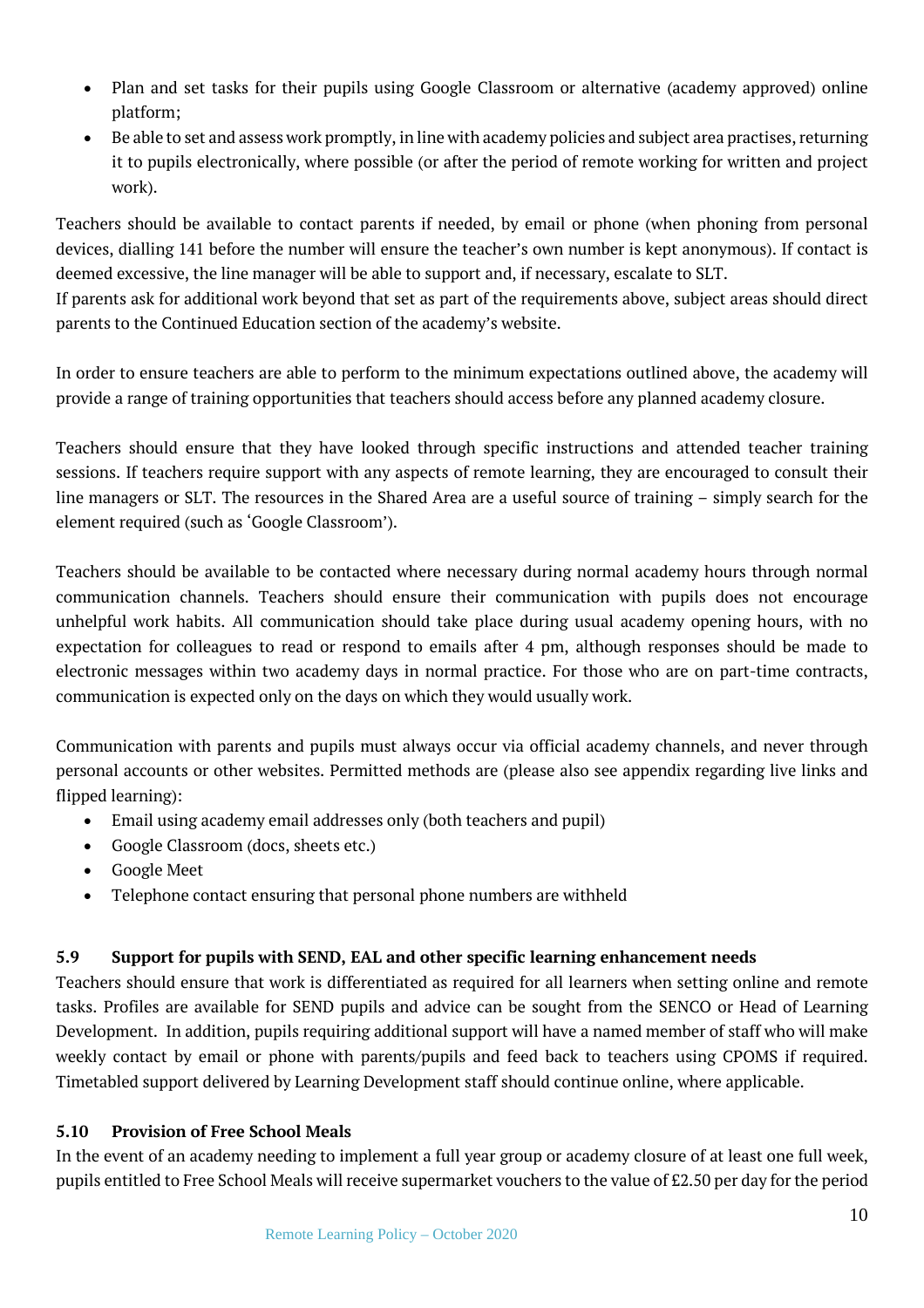of enforced closure. This is the amount provided to academies for pupils entitled to this support. Vouchers will be sent to parents via email on a weekly basis. Supermarket vouchers will be for ASDA as it is the only large supermarket in a central location in Rugby.

#### **5.11 Pastoral care during an academy closure**

In event of an academy closure, the primary responsibility for the pastoral care of a pupil rests with their parents/carers. However, form tutors under the guidance of the heads of year (secondary academies) and class teachers (primary academies) should communicate regularly with their tutees to monitor both academic progress and their general wellbeing. Form tutors will be expected to pass on feedback to heads of year, and class teachers to the Principal, particularly if there are concerns or a lack of communication.

#### **5.12 Safeguarding during an academy closure**

In the event of an academy closure, pupils, parents and teachers are reminded that the academy's Child Protection and Safeguarding Policy still applies to all interactions between pupils and teachers, as does the academy's Staff Behaviour Policy. In that policy, there are specifically prohibited behaviours and reporting obligations to which teachers must adhere, whether they are at home, in the community or at an academy.

More advice on safeguarding and pastoral concerns is available on CPOMs. Any questions or concerns about safeguarding should continue to be raised to the Designated Safeguarding Lead:

Henry Hinde Infant School: Mrs Edwards at head@henryhindeinfantschool.co.uk Henry Hinde Junior School: Mrs Allen at head@henryhindejunior.co.uk Ashlawn School: Mrs Pountney at pountneyl@ashlawn.org.uk

#### **6 – Equality Statement**

6.1 This policy has been equality impact assessed and we believe that it is in line with the Equality Act 2010 as it is fair, it does not prioritise or disadvantage any individual (with due regard to their protected characteristics), and it helps to promote equality across the Trust.

#### **7 – Monitoring**

7.1 It is the responsibility of the Board of Trustees, and those they delegate authority, to ensure that the principles and procedures of this policy are adhered to. The use of this policy will be subject to routine monitoring to ensure its fidelity in practice. The evidence gathered from monitoring at regular intervals shall inform any reviews and future revisions to the policy, and no later than that stated on Page 1 of this policy.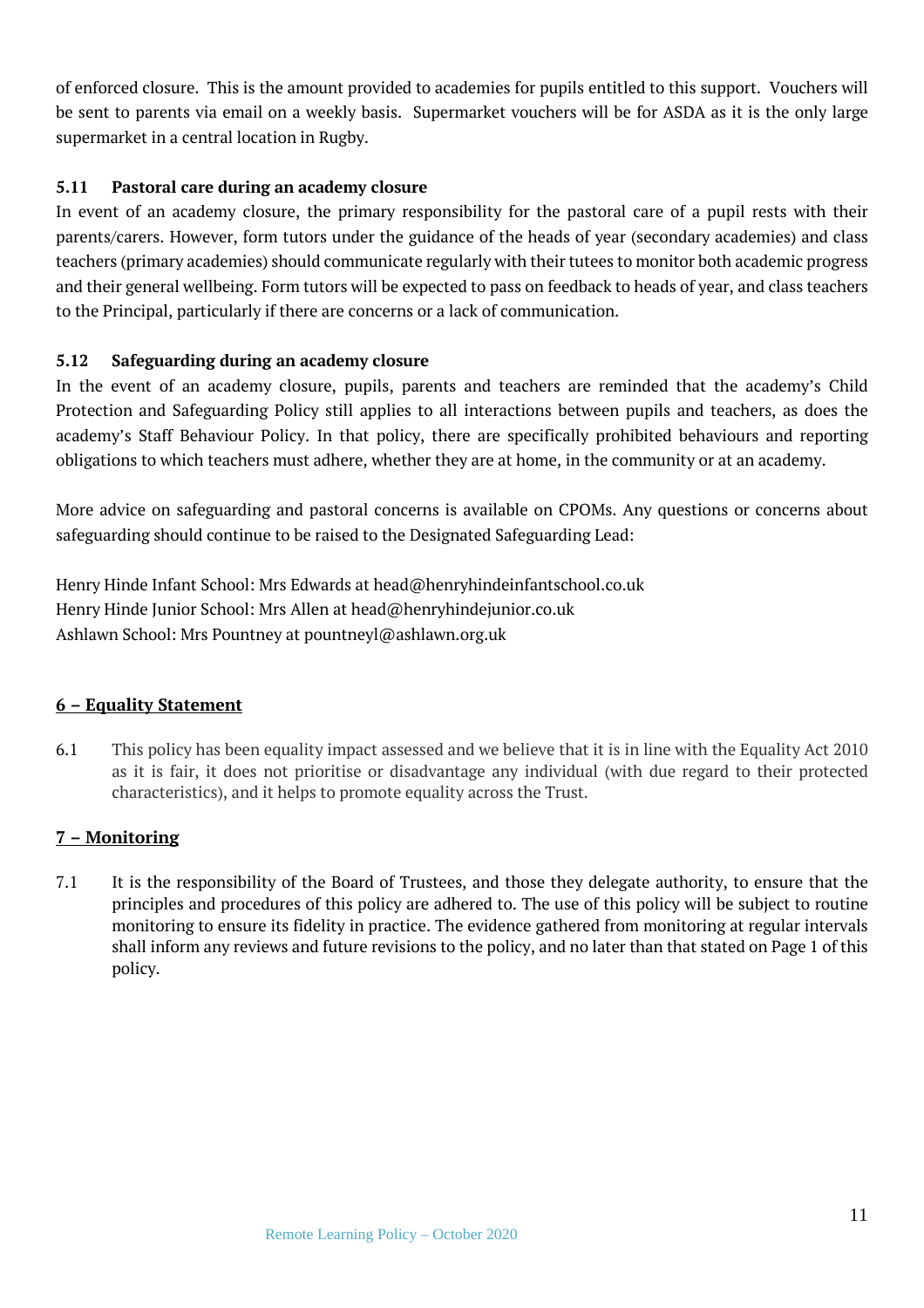#### **Appendix 1 Remote working, flipped classroom, GDPR and safe working practice**

Please note that any remote working methods should adhere to GDPR guidelines.

In most cases remote working via shared documents and the tasks function on Google Classroom and/or Edulink will give you plenty of flexibility. However, teachers and pupils must use their academy accounts (G-Suite Classroom, Meet and Gmail) and if using flipped learning techniques, uploading videos to Edulink and/or Google Classroom, please ensure the background is blurred or neutral.

Instructions for setting up live lessons are available in the remote working folder in the information for staff.

It is possible to record meetings in Google Meet and this is **required,** both for possible future reuse and to demonstrate safe working practice. Pupils can also be prevented from recording the sessions and this function must also be selected. Recordings must be placed on Google Classroom after the lesson. This will be monitored by Heads of Subject/Faculty/SLT.

Communicating via live text (e.g. conversations in Google Classroom) does not require specific permission however and can be an effective way to keep in touch with classes. Teachers must not set up or join social media groups for academy use with pupils (such as WhatsApp etc.).

It is not foreseen that you will need to use any apps or materials that fall outside the TLET network, but in the rare instance that this is the case, please ensure you have discussed this with your line manager. Any GDPR concerns should be directed to the Academy Data Protection member of SLT.